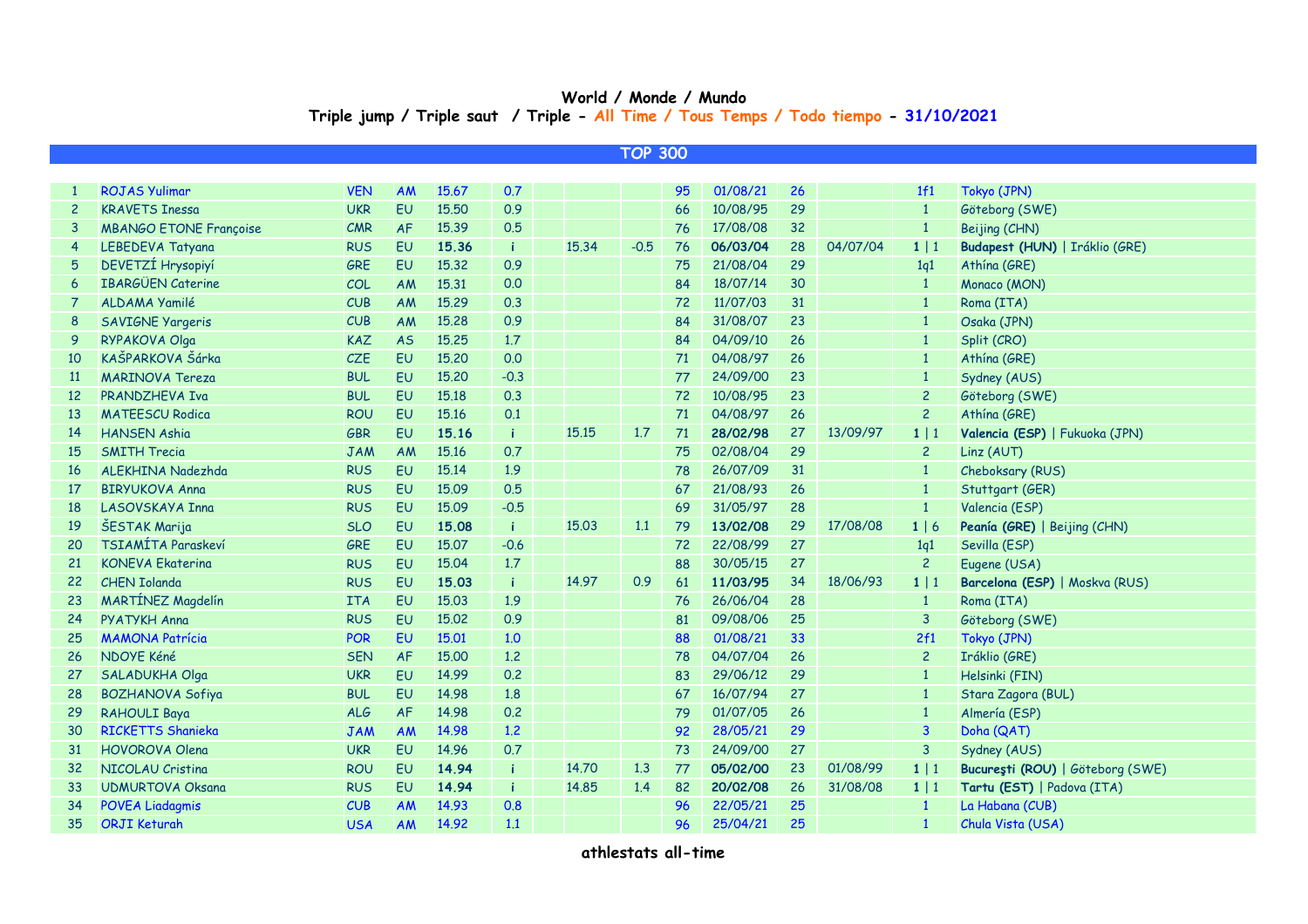| 36 | <b>XIE Limei</b>                   | CHN        | <b>AS</b> | 14.90 | 1,0          |       |        | 86 | 20/09/07 | 21 |          | $\mathbf{1}$    | Ürümqi (CHN)                     |
|----|------------------------------------|------------|-----------|-------|--------------|-------|--------|----|----------|----|----------|-----------------|----------------------------------|
| 37 | <b>PELETEIRO Ana</b>               | <b>ESP</b> | EU        | 14.87 | 0.5          |       |        | 95 | 01/08/21 | 26 |          | 3f1             | Tokyo (JPN)                      |
| 38 | <b>GUROVA-VALYUKEVICH Victoria</b> | <b>RUS</b> | EU        | 14.85 | 1.2          |       |        | 82 | 19/07/08 | 26 |          | $\overline{3}$  | Kazan (RUS)                      |
| 39 | <b>FRANKLIN Tori</b>               | <b>USA</b> | AM        | 14.84 | 0.0          |       |        | 92 | 12/05/18 | 26 |          |                 | Baie Mahault (FRA)               |
| 40 | <b>LEBEDENKO Yelena</b>            | <b>RUS</b> | EU        | 14.83 | -i.          | 14.41 | $-0.2$ | 71 | 01/02/01 | 30 | 30/05/98 | $1 \mid 1$      | Samara (RUS)   Vilamoura (POR)   |
| 41 | OLEYNIKOVA Yelena                  | <b>RUS</b> | EU        | 14.83 | 0.5          |       |        | 76 | 17/06/02 | 26 |          | $\mathbf{1}$    | Praha (CZE)                      |
| 42 | <b>MUSHAILOVA Irina</b>            | <b>RUS</b> | EU        | 14.79 | 1.7          |       |        | 67 | 05/07/93 | 26 |          | $\mathbf{1}$    | Stockholm (SWE)                  |
| 43 | <b>GAVRILA Adelina</b>             | <b>ROU</b> | EU        | 14.78 | $\mathbf i$  | 14.75 | 1.1    | 78 | 02/02/08 | 30 |          | $1 \mid 3$      | București (ROU)   Rieti (ITA)    |
| 44 | KNYAZYEVA-MINENKO Hanna            | <b>ISR</b> | <b>AS</b> | 14.78 | $-0.1$       |       |        | 89 | 24/08/15 | 26 |          | $\overline{2}$  | Beijing (CHN)                    |
| 45 | CHISTYAKOVA Galina                 | <b>RUS</b> | EU        | 14.76 | 0.9          |       |        | 62 | 27/06/95 | 33 |          | $\mathbf{1}$    | Luzern (SUI)                     |
| 46 | SPROGE Gundega                     | LAT        | EU        | 14.76 | 1.1          |       |        | 72 | 29/06/97 | 25 |          | 3               | Sheffield (GBR)                  |
| 47 | PRYIEMKA-DZIATSUK Kseniya          | <b>BLR</b> | EU        | 14.76 | 0.4          |       |        | 86 | 26/05/12 | 26 |          |                 | Brest Litevsk (BLR)              |
| 48 | PAPAHRÍSTOU Paraskeví              | GRE        | EU        | 14.73 | $-1.3$       |       |        | 89 | 08/06/16 | 27 |          | $\mathbf{1}$    | Filothei (GRE)                   |
| 49 | <b>HUANG Qiuyan</b>                | CHN        | <b>AS</b> | 14.72 | 1.8          |       |        | 80 | 22/11/01 | 21 |          | $\mathbf{1}$    | Guangzhou (CHN)                  |
| 50 | PÉRRA Athanasía                    | <b>GRE</b> | EU        | 14.71 | 1.4          |       |        | 83 | 16/06/12 | 29 |          | $\mathbf{1}$    | Athína (GRE)                     |
| 51 | ROGOVA Oksana                      | <b>RUS</b> | EU        | 14.70 | $\mathbf{i}$ | 14.59 | 1.1    | 78 | 06/02/02 | 24 | 01/08/99 | 1   x           | Volgograd (RUS)   Göteborg (SWE) |
| 52 | <b>VALANT Anja</b>                 | <b>SLO</b> | EU        | 14.69 | 1.2          |       |        | 77 | 04/06/00 | 23 |          | $\overline{3}$  | Kalamáta (GRE)                   |
| 53 | La MANTIA Simona                   | <b>ITA</b> | EU        | 14.69 | 1.2          |       |        | 83 | 22/05/05 | 22 |          | $\mathbf{1}$    | Palermo (ITA)                    |
| 54 | NZOLA MESO Teresa                  | <b>FRA</b> | EU        | 14.69 | 2.0          |       |        | 83 | 23/06/07 | 24 |          | $\mathbf{1}$    | München (GER)                    |
| 55 | <b>SOARES Nubia</b>                | <b>BRA</b> | AM        | 14.69 | 1.3          |       |        | 96 | 17/07/18 | 22 |          | $1\,$           | Sotteville-lès-Rouen (FRA)       |
| 56 | <b>WILLIAMS Kimberly</b>           | <b>JAM</b> | <b>AM</b> | 14.69 | 1.6          |       |        | 88 | 28/05/21 | 33 |          | $\overline{c}$  | Doha (QAT)                       |
| 57 | TARANOVA-POTAPOVA Anastasiya       | <b>RUS</b> | EU        | 14.68 | $\mathbf{i}$ | 14,40 | $-0.2$ | 85 | 08/03/09 | 24 | 01/06/09 | $1 \mid 2$      | Torino (ITA)   Haniá (GRE)       |
| 58 | VASDÉKI Ólga                       | <b>GRE</b> | EU        | 14.67 | 1.2          |       |        | 73 | 28/07/99 | 26 |          | $\mathbf{1}$    | Haniá (GRE)                      |
| 59 | <b>KUTYAKOVA Natalya</b>           | <b>RUS</b> | EU        | 14.67 | 1.5          |       |        | 86 | 02/06/11 | 25 |          | $\mathbf{1}$    | Huelva (ESP)                     |
| 60 | <b>GAY Mabel</b>                   | CUB        | AM        | 14.67 | 0.4          |       |        | 83 | 01/09/11 | 28 |          | $\overline{4}$  | Daegu (KOR)                      |
| 61 | <b>REN Ruiping</b>                 | CHN        | <b>AS</b> | 14.66 | 1.9          |       |        | 76 | 29/04/97 | 21 |          | $\mathbf{1}$    | Hiroshima (JPN)                  |
| 62 | PETROVA Gabriela                   | <b>BUL</b> | EU        | 14.66 | 0.4          |       |        | 92 | 24/08/15 | 23 |          | $\overline{4}$  | Beijing (CHN)                    |
| 63 | <b>MAY Fiona</b>                   | <b>ITA</b> | EU        | 14.65 | 0.3          |       |        | 69 | 27/06/98 | 29 |          | $\mathbf{1}$    | Sankt-Peterburg (RUS)            |
| 64 | SAFRONAVA-KLIMOVETS Natalya        | <b>BLR</b> | EU        | 14.65 | 2.0          |       |        | 74 | 03/06/00 | 26 |          | $\overline{3}$  | Minsk (BLR)                      |
| 65 | CASTREJANA Carlota                 | <b>ESP</b> | EU        | 14.64 | -i.          | 14,60 | 0.4    | 73 | 04/03/07 | 34 | 01/07/05 | $1 \mid 2$      | Birmingham (GBR)   Almería (ESP) |
| 66 | <b>KAYUKOVA Ekaterina</b>          | <b>RUS</b> | EU        | 14.64 | 1.3          |       |        | 86 | 26/07/09 | 23 |          | $\overline{3}$  | Cheboksary (RUS)                 |
| 67 | NIDBAYKINA Darya                   | <b>RUS</b> | EU        | 14.64 | $-1.7$       |       |        | 94 | 22/06/19 | 25 |          | $\mathbf{1}$    | Zhukovskiy (RUS)                 |
| 68 | <b>SALMINEN Senni</b>              | <b>FIN</b> | EU        | 14.63 | 1.0          |       |        | 96 | 19/06/21 | 25 |          | 1f1             | Cluj-Napoca (ROU)                |
| 69 | <b>BICET Yusmay</b>                | CUB        | AM        | 14.61 | 2.0          |       |        | 83 | 04/03/04 | 21 |          | $\mathbf{1}$    | La Habana (CUB)                  |
| 70 | RIBALTA Josleidy                   | CUB        | AM        | 14.61 | $-0.2$       |       |        | 90 | 18/02/11 | 21 |          | $\overline{c}$  | La Habana (CUB)                  |
| 71 | <b>GIERISCH Kristin</b>            | GER        | EU        | 14.61 | $-0.4$       |       |        | 90 | 02/06/19 | 29 |          | $\mathbf{1}$    | Garbsen (GER)                    |
| 72 | <b>MONTALVO Niurka</b>             | CUB        | <b>AM</b> | 14.60 | 0.7          |       |        | 68 | 24/06/94 | 26 |          | $1\,$           | La Habana (CUB)                  |
| 73 | <b>LAFOND Thea</b>                 | <b>DMA</b> | <b>AM</b> | 14.60 | $-0.1$       |       |        | 94 | 30/07/21 | 27 |          | 1q <sup>2</sup> | Tokyo (JPN)                      |
| 74 | <b>DONKINA Yelena</b>              | <b>RUS</b> | EU        | 14.58 | 0.3          |       |        | 73 | 10/07/97 | 24 |          | $\overline{c}$  | Tula (RUS)                       |
| 75 | <b>ALCÁNTARA Dailenys</b>          | CUB        | AM        | 14.58 | $-1.4$       |       |        | 91 | 27/05/12 | 21 |          | $\mathbf{1}$    | La Habana (CUB)                  |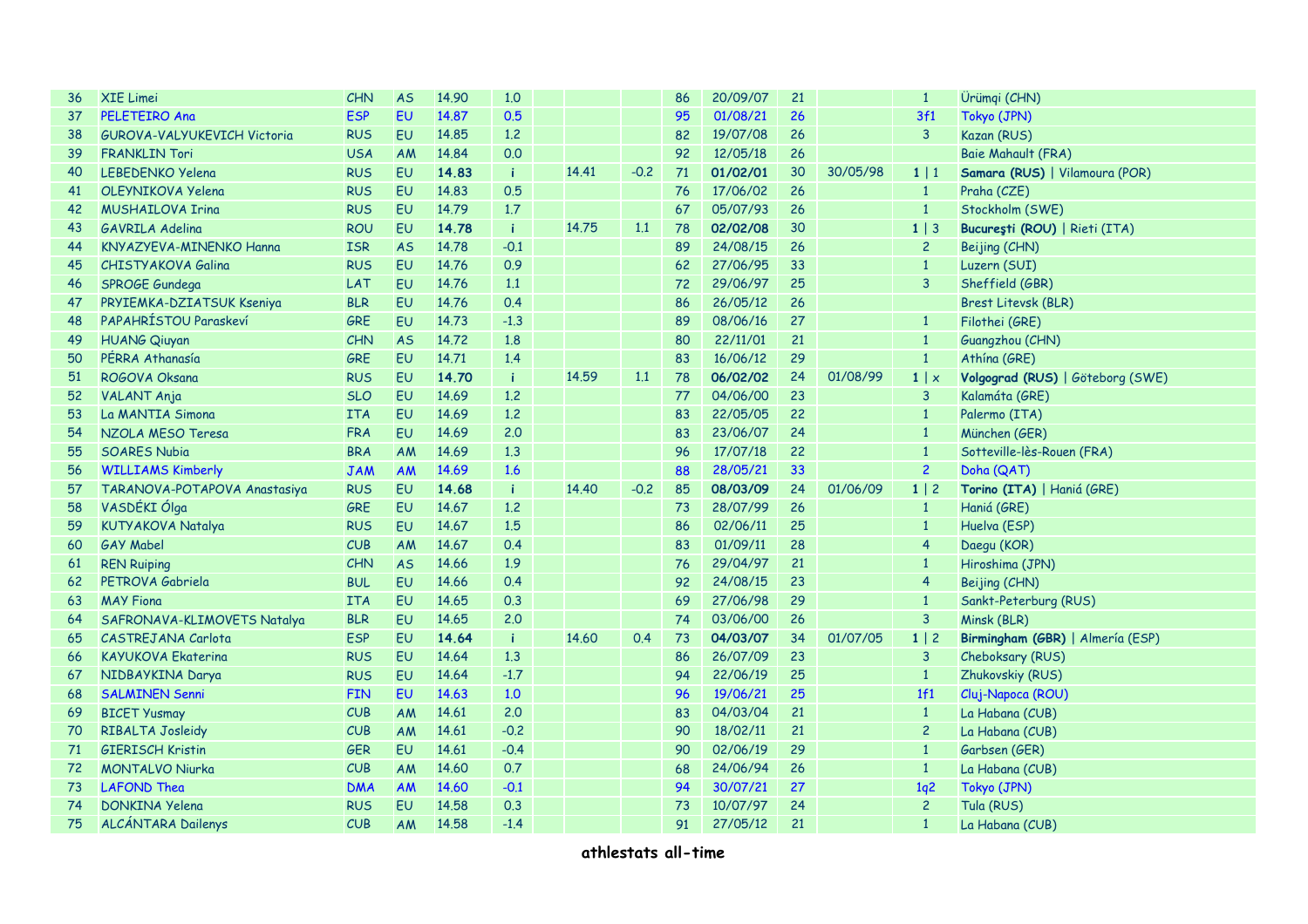| 76         | COSTA Keila                   | <b>BRA</b> | AM        | 14.58 | 2,0          |                |       |     | 83 | 07/06/13 | 30 |          | $\mathbf{1}$            | São Paulo (BRA)                     |
|------------|-------------------------------|------------|-----------|-------|--------------|----------------|-------|-----|----|----------|----|----------|-------------------------|-------------------------------------|
| 77         | RODIC Snežana                 | <b>SLO</b> | EU        | 14.58 | 2.0          |                |       |     | 82 | 15/06/13 | 31 |          | $\mathbf{1}$            | Nova Gorica (SLO)                   |
| 78         | <b>GUMENYUK Irina</b>         | <b>RUS</b> | EU        | 14.58 | 1.5          |                |       |     | 88 | 16/06/13 | 25 |          | $\overline{c}$          | Yerino (RUS)                        |
| 79         | <b>URRUTIA Yosiri</b>         | COL        | AM        | 14.58 | 0.7          |                |       |     | 86 | 18/07/14 | 28 |          | $\overline{4}$          | Monaco (MON)                        |
| 80         | <b>VASILYEVA Irina</b>        | <b>RUS</b> | EU        | 14.57 |              |                |       |     | 79 | 23/06/01 | 22 |          | $\overline{c}$          | Moskva (RUS)                        |
| 81         | <b>DEMUT Katja</b>            | GER        | EU        | 14.57 | 1.2          |                |       |     | 83 | 13/06/11 | 28 |          | $\mathbf{1}$            | Wesel (GER)                         |
| 82         | <b>TOPIC Biljana</b>          | <b>SRB</b> | EU        | 14.56 | $-0.4$       |                |       |     | 77 | 13/09/09 | 32 |          | $\overline{c}$          | Thessaloníki (GRE)                  |
| 83         | <b>LI Huirong</b>             | CHN        | <b>AS</b> | 14.55 | 0.9          |                |       |     | 65 | 19/07/92 | 27 |          | $\mathbf{1}$            | Sapporo (JPN)                       |
| 84         | <b>BLAZEVICA Jelena</b>       | LAT        | EU        | 14.55 | $-0.3$       |                |       |     | 70 | 08/06/96 | 26 |          | $\mathbf{1}$            | Riga (LAT)                          |
| 85         | JURAVLEVA Anastasiya          | <b>UZB</b> | <b>AS</b> | 14.55 | 1.8          |                |       |     | 81 | 06/06/05 | 24 |          | $\mathbf{1}$            | Haniá (GRE)                         |
| 86         | <b>BOLSHAKOVA Svetlana</b>    | <b>BEL</b> | EU        | 14,55 | 2.0          |                |       |     | 84 | 31/07/10 | 26 |          | 3                       | Barcelona (ESP)                     |
| 87         | <b>MURTAZINA Alsu</b>         | <b>RUS</b> | EU        | 14.55 | 0.5          |                |       |     | 87 | 24/07/11 | 24 |          | $\mathbf{1}$            | Cheboksary (RUS)                    |
| 88         | PANÉTTA Níki                  | GRE        | EU        | 14.55 | 1,2          |                |       |     | 86 | 30/07/11 | 25 |          | $\overline{c}$          | Athína (GRE)                        |
| 89         | SOKOVA Mariya                 | <b>RUS</b> | EU        | 14.54 | $\mathbf{i}$ |                | 14,50 |     | 70 | 24/02/95 | 25 | 05/06/99 | 1 2                     | Volgograd (RUS)   Moskva (RUS)      |
| 90         | <b>BUFALOVA-ZABARA Olesya</b> | <b>RUS</b> | EU        | 14.54 | $\mathbf{i}$ |                | 14,50 | 0.4 | 82 | 15/01/08 | 26 | 16/07/06 | $1 \mid 1$              | Krasnodar (RUS)   Tula (RUS)        |
| 91         | MAGGI Maurren Higa            | <b>BRA</b> | AM        | 14.53 | 0.7          |                |       |     | 76 | 27/04/03 | 27 |          | $\mathbf{1}$            | São Caetano do Sul (BRA)            |
| 92         | <b>TSYKHOTSKA Ruslana</b>     | <b>UKR</b> | EU        | 14.53 | 1.0          |                |       |     | 86 | 29/05/12 | 26 |          | $\mathbf{1}$            | Yalta (UKR)                         |
| 93         | PÉREZ HERNÁNDEZ Leyanis       | CUB        | AM        | 14.53 | 0.5          |                |       |     | 02 | 29/06/21 | 19 |          | $\overline{3}$          | Castellón (ESP)                     |
| 94         | <b>ILYINA Anastasiya</b>      | <b>RUS</b> | EU        | 14.52 | 0.6          |                |       |     | 82 | 20/10/00 | 18 |          | 1q1                     | Santiago de Chile (CHI)             |
| 95         | <b>DIMITROVA Maria</b>        | <b>BUL</b> | EU        | 14.52 | 0.8          |                |       |     | 76 | 06/06/04 | 28 |          | $\overline{1}$          | Plovdiv (BUL)                       |
| 96         | <b>ECKHARDT-NOACK Neele</b>   | <b>GER</b> | EU        | 14.52 | j.           |                | 14,35 | 1.4 | 92 | 07/03/21 | 29 | 11/06/17 | $3f1$   1               | Toruń (POL)   Göttingen (GER)       |
| 97         | KAYUKOVA Natalya              | <b>RUS</b> | EU        | 14.51 |              |                |       |     | 66 | 29/05/99 | 33 |          | $\mathbf{1}$            | Vladivostok (RUS)                   |
| 98         | VELDÁKOVÁ Dana                | <b>SVK</b> | EU        | 14.51 | 1.3          |                |       |     | 81 | 11/05/08 | 27 |          | $\mathbf{1}$            | Pavia (ITA)                         |
| 99         | ZALDÍVAR Liuba Maria          | CUB        | AM        | 14.51 | 0.3          | $\overline{A}$ |       |     | 93 | 10/07/16 | 23 |          | $\mathbf{1}$            | Medellín (COL)                      |
| 100        | <b>DIALLO Rouguy</b>          | <b>FRA</b> | EU        | 14.51 | 1.1          |                |       |     | 95 | 19/06/21 | 26 |          | $\overline{c}$          | Madrid (ESP)                        |
| 101        | <b>LISE Betty</b>             | <b>FRA</b> | EU        | 14.50 | $-0.1$       |                |       |     | 72 | 02/08/97 | 25 |          | 2q1                     | Athína (GRE)                        |
| 102        | <b>IASTREBOVA Natalia</b>     | <b>UKR</b> | EU        | 14.50 | 1.7          |                |       |     | 84 | 01/06/11 | 27 |          | $\mathbf{1}$            | Yalta (UKR)                         |
| 103        | <b>DEMYDOVA Hanna</b>         | <b>UKR</b> | EU        | 14.50 | 1.9          |                |       |     | 87 | 15/06/12 | 25 |          | $\overline{c}$          | Yalta (UKR)                         |
| 104        | <b>MOSINA Veronika</b>        | <b>RUS</b> | EU        | 14.50 | 1.0          |                |       |     | 90 | 04/07/12 | 22 |          | 3                       | Cheboksary (RUS)                    |
| 105        | <b>USORO Ruth</b>             | <b>NGR</b> | <b>AF</b> | 14.50 | 2.0          |                |       |     | 97 | 10/04/21 | 24 |          | $\mathbf{1}$            | Lubbock (USA)                       |
| 106        | TIMA Ana José                 | <b>DOM</b> | AM        | 14.49 | 0.9          |                |       |     | 89 | 29/06/21 | 32 |          | $\overline{\mathbf{4}}$ | Castellón (ESP)                     |
| 107        | LITVINENKO EKTOVA Irina       | <b>KAZ</b> | <b>AS</b> | 14.48 | 1.1          |                |       |     | 87 | 27/07/11 | 24 |          | $\overline{c}$          | Almaty (KAZ)                        |
| 108        | <b>YERSHOVA Olga</b>          | <b>RUS</b> | EU        | 14.47 | 1.8          |                |       |     | 76 | 14/06/00 | 24 |          | $\overline{4}$          | Haniá (GRE)                         |
| 109        | PANTUROIU Andreea             | <b>ROU</b> | EU        | 14.47 | 1.4          |                |       |     | 95 | 19/06/18 | 23 |          | $\mathbf{1}$            | Montreuil-sous-Bois (FRA)           |
| 110        | <b>DERKACH Dariya</b>         | <b>ITA</b> | EU        | 14.47 | 0.5          |                |       |     | 93 | 27/06/21 | 28 |          | $\mathbf{1}$            | Rovereto (ITA)                      |
| <b>111</b> | <b>RADTKE Helga</b>           | <b>GER</b> | EU        | 14.46 | 1.0          |                |       |     | 62 | 03/07/94 | 32 |          | $\mathbf{1}$            | Erfurt (GER)                        |
| <b>112</b> | <b>PENG Fengmei</b>           | CHN        | <b>AS</b> | 14.46 | 1.0          |                |       |     | 79 | 18/04/98 | 19 |          | $\mathbf{1}$            | Chengdu (CHN)                       |
| 113        | STAKHOVA Yelena               | <b>BLR</b> | EU        | 14.45 |              |                |       |     | 69 | 17/06/96 | 27 |          | $\mathbf{1}$            | Białystok (POL)                     |
| 114        | <b>RUBLYOVA Olga</b>          | <b>RUS</b> | EU        | 14.45 | -i           |                | 14.21 | 1.6 | 74 | 27/01/00 | 26 | 27/06/00 | 2 1                     | Moskva (RUS)   Rostov-na-Donu (RUS) |
| 115        | <b>HURD Tiombe</b>            | <b>USA</b> | AM        | 14.45 | 0.7          |                |       |     | 73 | 11/07/04 | 31 |          | $\mathbf{1}$            | Sacramento (USA)                    |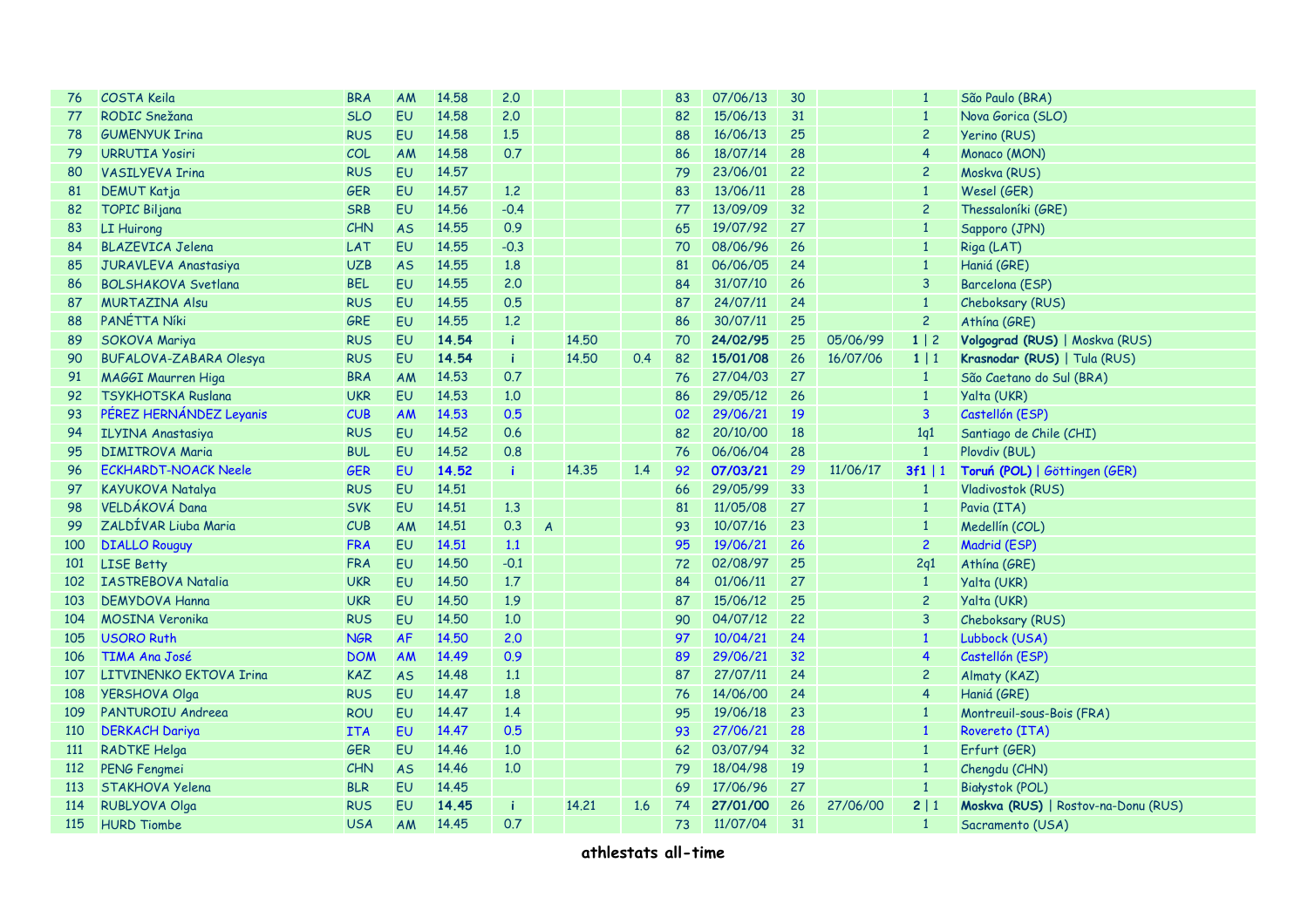| <b>116</b> | <b>DACHEVA Petya</b>         | <b>BUL</b> | EU        | 14.45 | 2.0          |       |        | 85 | 26/06/10 | 25 |          | $\mathbf{1}$            | Sofia (BUL)                       |
|------------|------------------------------|------------|-----------|-------|--------------|-------|--------|----|----------|----|----------|-------------------------|-----------------------------------|
| 117        | TRYBAŃSKA Małgorzata         | <b>POL</b> | EU        | 14.44 | 1.8          |       |        | 81 | 29/07/10 | 29 |          | 3q2                     | Barcelona (ESP)                   |
| 118        | PROKOPENKO Viktoriya         | <b>RUS</b> | <b>EU</b> | 14.44 | $\mathbf{i}$ | 14.35 | 1.8    | 91 | 03/02/18 | 27 | 22/07/12 | 1 1                     | Moskva (RUS)   Yerino (RUS)       |
| 119        | <b>CARRILLO Laiza</b>        | CUB        | AM        | 14.43 | 1.1          |       |        | 68 | 23/02/95 | 27 |          | $\mathbf{1}$            | La Habana (CUB)                   |
| 120        | <b>CEPERO Olga Lidia</b>     | CUB        | AM        | 14.43 | 0.7          |       |        | 75 | 06/02/98 | 23 |          | $\mathbf{1}$            | La Habana (CUB)                   |
| 121        | <b>GANDILA Mihaela</b>       | <b>ROU</b> | EU        | 14.43 | 1.7          |       |        | 74 | 10/08/02 | 28 |          | $\overline{\mathbf{4}}$ | München (GER)                     |
| 122        | <b>LEIBAK Kaire</b>          | <b>EST</b> | EU        | 14.43 | 0.6          |       |        | 88 | 17/08/06 | 18 |          | $\mathbf{1}$            | Beijing (CHN)                     |
| 123        | <b>ASSANI ISSOUF Jeanine</b> | <b>FRA</b> | EU        | 14.43 | 0.4          |       |        | 92 | 08/07/18 | 26 |          | $\overline{1}$          | Albi (FRA)                        |
| 124        | COSTA Susana Cristina        | <b>POR</b> | EU        | 14.43 | $\mathbf{i}$ | 14.35 | 0.6    | 84 | 03/03/19 | 35 | 05/08/17 | 5   2q1                 | Glasgow (GBR)   London (GBR)      |
| 125        | ZAGAINOVA Diana              | LTU        | EU        | 14.43 | 1.8          |       |        | 97 | 30/06/19 | 22 |          | $\overline{1}$          | La Chaux-de-Fonds (SUI)           |
| 126        | <b>SOLOMON Mariana</b>       | <b>ROU</b> | EU        | 14.42 | 0.2          |       |        | 80 | 21/08/04 | 24 |          | 10q1                    | Athína (GRE)                      |
| 127        | <b>BUJIN Cristina</b>        | <b>ROU</b> | EU        | 14.42 | 0.8          |       |        | 88 | 01/08/09 | 21 |          | $\mathbf{1}$            | București (ROU)                   |
| 128        | <b>MARTÍNEZ Yarianna</b>     | CUB        | AM        | 14.42 | 1,2          |       |        | 84 | 18/02/11 | 27 |          | $\overline{\mathbf{4}}$ | La Habana (CUB)                   |
| 129        | <b>HUDSON Sheila</b>         | <b>USA</b> | AM        | 14.41 | 1.1          |       |        | 67 | 08/07/96 | 29 |          | $\overline{c}$          | Stockholm (SWE)                   |
| 130        | <b>BORODINA Yana</b>         | <b>RUS</b> | EU        | 14.41 | 1.8          |       |        | 92 | 27/05/12 | 20 |          | $\mathbf{1}$            | Sochi (RUS)                       |
| 131        | <b>MÄKELÄ Kristiina</b>      | <b>FIN</b> | EU        | 14.41 | 1.4          |       |        | 92 | 26/06/21 | 29 |          | $\mathbf{1}$            | Kuortane (FIN)                    |
| 132        | <b>KRYLOVA Anna</b>          | <b>RUS</b> | <b>EU</b> | 14.40 | 0.0          |       |        | 85 | 04/07/12 | 27 |          | 5                       | Cheboksary (RUS)                  |
| 133        | <b>VIATKINA Natallia</b>     | <b>BLR</b> | EU        | 14.40 | 2.0          |       |        | 87 | 30/05/13 | 26 |          | $\mathbf{1}$            | Brest Litevsk (BLR)               |
| 134        | <b>ALEXANDER Ayanna</b>      | <b>TTO</b> | AM        | 14.40 | 0.0          |       |        | 82 | 31/08/14 | 32 |          | $\mathbf{1}$            | Alexandria (USA)                  |
| 135        | <b>WU Lingmei</b>            | CHN        | <b>AS</b> | 14.39 | $-0.5$       |       |        | 73 | 06/06/98 | 25 |          | $\overline{c}$          | Beijing (CHN)                     |
| 136        | KOIVULA KRUGER Heli          | <b>FIN</b> | EU        | 14.39 | 1.7          |       |        | 75 | 03/08/03 | 28 |          | $\overline{c}$          | Lappeenranta (FIN)                |
| 137        | <b>IVANOVA Elena</b>         | <b>RUS</b> | EU        | 14.39 | 0.3          |       |        | 79 | 01/08/04 | 25 |          | $\overline{\mathbf{4}}$ | Tula (RUS)                        |
| 138        | <b>KULYK Liliya</b>          | <b>UKR</b> | <b>EU</b> | 14.39 | 0.4          |       |        | 87 | 13/07/07 | 20 |          | $\mathbf{1}$            | Debrecen (HUN)                    |
| 139        | <b>SKVARTSOVA Viyaleta</b>   | <b>BLR</b> | <b>EU</b> | 14.39 | j.           | 14.17 | $-0.3$ | 98 | 17/02/21 | 23 | 16/07/20 | 2                       | Toruń (POL)   Brest Litevsk (BLR) |
| 140        | <b>MOORE Jasmine</b>         | <b>USA</b> | AM        | 14.39 | 0.8          |       |        | 01 | 15/05/21 | 20 |          | $\mathbf{1}$            | <b>College Station (USA)</b>      |
| 141        | <b>KHLUSOVYCH Olena</b>      | <b>UKR</b> | EU        | 14.38 | 0.1          |       |        | 69 | 29/07/96 | 27 |          | 5q1                     | Atlanta (USA)                     |
| 142        | <b>LAH Barbara</b>           | <b>ITA</b> | <b>EU</b> | 14.38 | 0.6          |       |        | 72 | 26/08/03 | 31 |          | 6                       | Paris Saint-Denis (FRA)           |
| 143        | <b>MARKS Shani</b>           | <b>USA</b> | AM        | 14.38 | 1.4          |       |        | 80 | 29/06/08 | 28 |          | $\mathbf{1}$            | Eugene (USA)                      |
| 144        | <b>MAMYEYEVA Svitlana</b>    | <b>UKR</b> | EU        | 14.38 | 1.8          |       |        | 82 | 23/07/09 | 27 |          | $\mathbf{1}$            | Yalta (UKR)                       |
| 145        | <b>KHUDOYAROVA Roksana</b>   | <b>UZB</b> | <b>AS</b> | 14.38 | 1.8          |       |        | 01 | 29/06/21 | 20 |          | $\mathbf{1}$            | Tashkent (UZB)                    |
| 146        | ZAVYALOVA Valeriya           | <b>RUS</b> | EU        | 14.37 | 0.1          |       |        | 88 | 09/06/12 | 24 |          | $\mathbf{1}$            | Krasnodar (RUS)                   |
| 147        | FILIPIČ Neja                 | <b>SLO</b> | EU        | 14.37 | $-0.1$       |       |        | 95 | 14/09/21 | 26 |          | $\mathbf{1}$            | Zagreb (CRO)                      |
| 148        | <b>LOBINGER Petra</b>        | GER        | EU        | 14.36 | $\mathbf{i}$ | 14,31 | 0.0    | 67 | 08/03/97 | 30 | 06/06/97 | 5 1                     | Paris (FRA)   Mainz (GER)         |
| 149        | <b>SEMIRAZ Yelena</b>        | <b>UKR</b> | EU        | 14.35 | 0.5          |       |        | 65 | 13/07/91 | 26 |          | $\overline{c}$          | Kyiv (UKR)                        |
| 150        | <b>GUREYEVA Zhanna</b>       | <b>BLR</b> | EU        | 14.35 | 0.3          |       |        | 70 | 02/08/97 | 27 |          | 6q1                     | Athína (GRE)                      |
| 151        | LI Yanmei                    | <b>CHN</b> | <b>AS</b> | 14.35 | 0.3          |       |        | 90 | 15/05/11 | 21 |          | $\overline{c}$          | Shanghai (CHN)                    |
| 152        | <b>KOTLYAROVA Aleksandra</b> | <b>UZB</b> | <b>AS</b> | 14.35 | 1.4          |       |        | 88 | 12/06/11 | 23 |          | $\mathbf{1}$            | Tashkent (UZB)                    |
| 153        | <b>DAVID Yanis Esmeralda</b> | <b>FRA</b> | EU        | 14.35 | 1.1          |       |        | 97 | 11/05/19 | 22 |          | $\mathbf{1}$            | Fayetteville (USA)                |
| 154        | <b>ECHEVARRÍA Eloina</b>     | CUB        | AM        | 14.34 | 0.6          |       |        | 61 | 17/02/95 | 34 |          | $\mathbf{1}$            | La Habana (CUB)                   |
| 155        | STADNYUK Oleksandra          | <b>UKR</b> | EU        | 14.34 |              | 14,20 | 0.0    | 80 | 11/03/06 | 26 | 08/06/08 | 7 1                     | Moskva (RUS)   Yalta (UKR)        |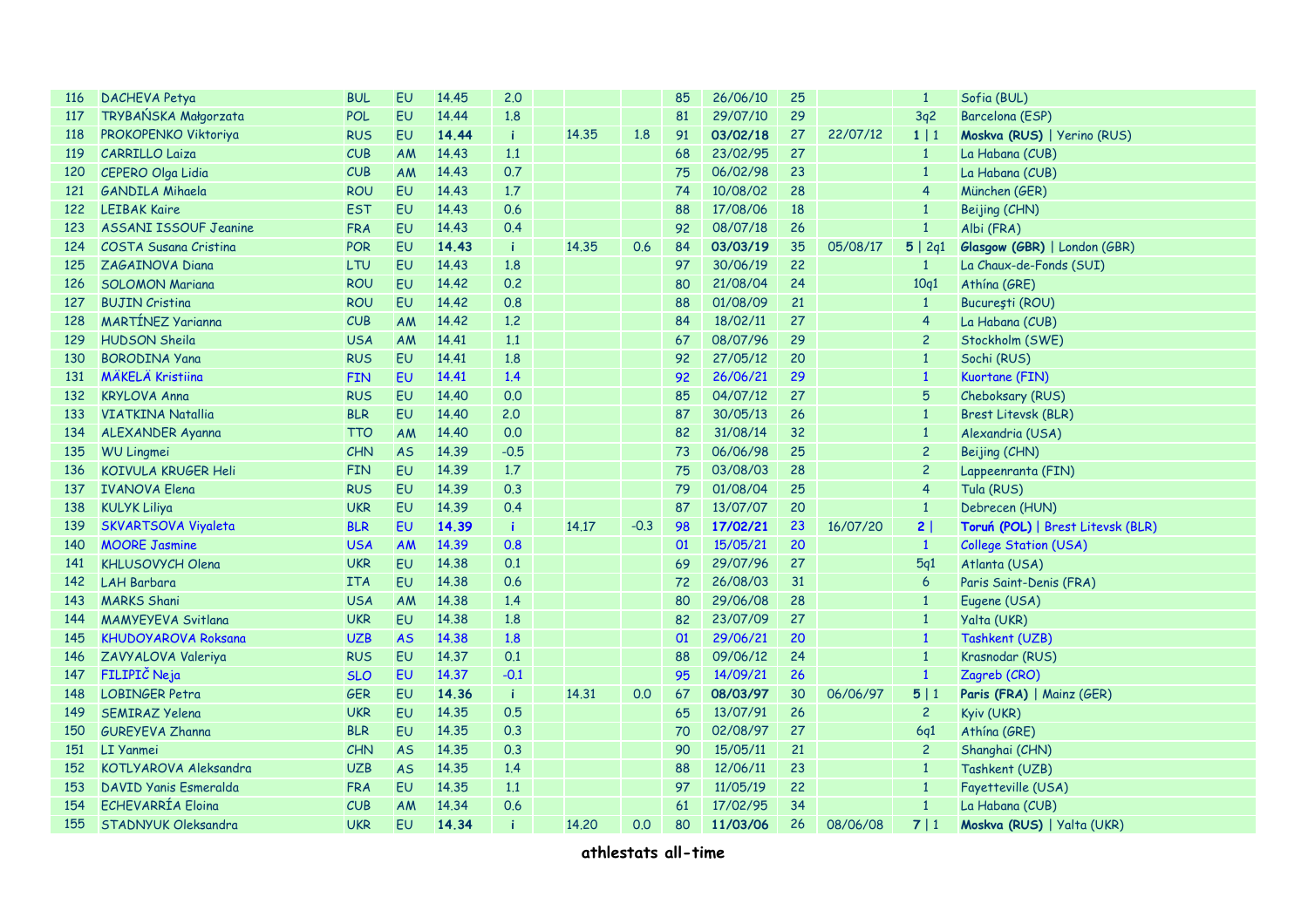| 156        | <b>BÂNOVA Andriana</b>       | <b>BUL</b> | <b>EU</b> | 14.34 | 1,3          |                  |       |     | 87 | 02/07/11 | 24 |          | $\mathbf{1}$   | Sliven (BUL)                               |
|------------|------------------------------|------------|-----------|-------|--------------|------------------|-------|-----|----|----------|----|----------|----------------|--------------------------------------------|
| 157        | <b>VELAZCO Davisleydi</b>    | CUB        | AM        | 14.34 | 1.6          |                  |       |     | 99 | 21/03/20 | 21 |          | $\overline{c}$ | La Habana (CUB)                            |
| 158        | <b>OVCHINNIKOVA Mariya</b>   | <b>KAZ</b> | <b>AS</b> | 14.34 | 1.8          |                  |       |     | 98 | 07/06/21 | 23 |          | $\mathbf{1}$   | Almaty (KAZ)                               |
| 159        | <b>TAN Qiujiao</b>           | CHN        | <b>AS</b> | 14.34 | 0.7          |                  |       |     | 00 | 21/09/21 | 21 |          | $\mathbf{1}$   | Xi'an (CHN)                                |
| 160        | NIKITINA Lyudmila            | <b>RUS</b> | EU        | 14.33 | $\mathbf{i}$ |                  | 14.14 |     | 70 | 21/02/99 | 29 | 05/06/99 | 1 5            | Samara (RUS)   Moskva (RUS)                |
| 161        | <b>PARFENOVA Elena</b>       | <b>KAZ</b> | <b>AS</b> | 14.33 | $-0.5$       |                  |       |     | 74 | 08/06/08 | 34 |          | $\mathbf{1}$   | Almaty (KAZ)                               |
| 162        | <b>McLAIN</b> Erica          | <b>USA</b> | AM        | 14.33 | $-0.3$       |                  |       |     | 86 | 03/07/10 | 24 |          | $\overline{3}$ | Eugene (USA)                               |
| 163        | JAGACIAK Anna                | <b>POL</b> | EU        | 14.33 | 0.6          |                  |       |     | 90 | 08/07/16 | 26 |          | 1q             | Amsterdam (NED)                            |
| 164        | <b>EKE Nadia</b>             | GHA        | <b>AF</b> | 14.33 | 0.8          |                  |       |     | 93 | 08/06/19 | 26 |          | $\overline{4}$ | Kingston (JAM)                             |
| 165        | <b>LYSAK Yelena</b>          | <b>RUS</b> | EU        | 14.32 | $-0.1$       |                  |       |     | 75 | 18/06/94 | 19 |          | $\mathbf{1}$   | Voronezh (RUS)                             |
| 166        | <b>DINU Alina</b>            | <b>ROU</b> | EU        | 14.32 | $\mathbf{i}$ |                  | 14,17 | 0.0 | 82 | 01/03/03 | 21 | 07/06/03 | 1 2            | București (ROU)   București (ROU)          |
| 167        | <b>VEIGA Evelise</b>         | <b>POR</b> | EU        | 14.32 | 0.6          |                  |       |     | 96 | 29/05/19 | 23 |          | $\overline{c}$ | Maia (POR)                                 |
| 168        | <b>DUBKOVA Lyudmila</b>      | <b>RUS</b> | EU        | 14.31 | 1.6          |                  |       |     | 68 | 16/07/94 | 26 |          | $\mathbf{3}$   | Sankt-Peterburg (RUS)                      |
| <b>169</b> | <b>MIAO Chunging</b>         | CHN        | <b>AS</b> | 14.31 | 1.7          |                  |       |     | 79 | 25/04/99 | 20 |          | $\overline{c}$ | Shijiazhuang (CHN)                         |
| 170        | PAREDES Concepción           | <b>ESP</b> | EU        | 14.30 | 1.8          | $\boldsymbol{A}$ |       |     | 70 | 28/06/94 | 24 |          | $\mathbf{1}$   | Segovia (ESP)                              |
| 171        | VASKOUSKAYA Iryna            | <b>BLR</b> | EU        | 14.30 | $\mathbf{i}$ |                  | 14.24 | 0.3 | 91 | 03/02/18 | 27 | 01/08/20 | $1 \mid 1$     | <b>Gomel (BLR)</b>   Minsk (BLR)           |
| 172        | <b>REN Ni</b>                | CHN        | <b>AS</b> | 14.29 | $-0.4$       |                  |       |     | 79 | 22/11/01 | 22 |          | $\mathbf{3}$   | Guangzhou (CHN)                            |
| 173        | <b>KLÜFT Carolina</b>        | <b>SWE</b> | EU        | 14.29 | 0.7          |                  |       |     | 83 | 08/06/08 | 25 |          | $\mathbf{1}$   | Växjö (SWE)                                |
| 174        | <b>TOMA Carmen</b>           | <b>ROU</b> | <b>EU</b> | 14.29 | 0.5          |                  |       |     | 89 | 12/06/09 | 20 |          | $\overline{1}$ | București (ROU)                            |
| 175        | MIRONCHYK-IVANOVA Nastassia  | <b>BLR</b> | <b>EU</b> | 14.29 | 1.9          |                  |       |     | 89 | 04/06/11 | 22 |          | $\mathbf{1}$   | Minsk (BLR)                                |
| 176        | ZHANG Yan                    | CHN        | <b>AS</b> | 14.28 | 0.9          |                  |       |     | 72 | 13/09/93 | 21 |          | $\overline{c}$ | Beijing (CHN)                              |
| 177        | de OLIVEIRA Gisele           | <b>BRA</b> | <b>AM</b> | 14.28 | $-0.9$       |                  |       |     | 80 | 16/04/08 | 28 |          | $\mathbf{1}$   | São Paulo (BRA)                            |
| 178        | <b>KANATOVA Valeriya</b>     | <b>UZB</b> | <b>AS</b> | 14.28 | 0.9          |                  |       |     | 92 | 12/06/11 | 19 |          | 3              | Tashkent (UZB)                             |
| 179        | <b>ELBE Jenny</b>            | <b>GER</b> | <b>EU</b> | 14.28 | 1.4          |                  |       |     | 90 | 14/05/16 | 26 |          | $\mathbf{1}$   | Dresden (GER)                              |
| 180        | <b>KILTY Dovilé</b>          | LTU        | EU        | 14.28 | 0.9          |                  |       |     | 93 | 10/08/19 | 26 |          | $\mathbf{1}$   | Sandnes (NOR)                              |
| 181        | ZHDANOVA-FADEYEVA Yevgeniya  | <b>RUS</b> | EU        | 14.27 | $-0.3$       |                  |       |     | 66 | 15/07/01 | 35 |          | 4              | Tula (RUS)                                 |
| 182        | <b>SARRAPIO Patricia</b>     | <b>ESP</b> | <b>EU</b> | 14.27 | 1.6          |                  |       |     | 82 | 13/07/19 | 37 |          | $\overline{1}$ | Valencia (ESP)                             |
| 183        | <b>ACQUAH Deborah</b>        | GHA        | <b>AF</b> | 14.27 | j.           |                  | 14.13 | 1.7 | 96 | 13/03/21 | 25 | 15/05/21 | 2   1f1        | Fayetteville (USA)   College Station (USA) |
| 184        | TRIVIÑO Johana               | COL        | AM        | 14.26 | 0.7          |                  |       |     | 81 | 25/04/09 | 28 |          | $\overline{1}$ | Ponce (PUR)                                |
| 185        | <b>LEE Suzette</b>           | <b>JAM</b> | AM        | 14.25 | $\mathbf{i}$ |                  | 14.16 | 1.1 | 75 | 08/03/97 | 22 | 23/04/05 | $1 \mid 1$     | Indianapolis (USA)   Baton Rouge (USA)     |
| 186        | RHODES Cynthea               | <b>USA</b> | AM        | 14.25 | 1.0          |                  |       |     | 68 | 02/08/97 | 29 |          | $\mathsf{q}$   | Athína (GRE)                               |
| 187        | <b>MORONI Maria Costanza</b> | <b>ITA</b> | EU        | 14.25 | 1.2          |                  |       |     | 69 | 12/07/98 | 29 |          | $\overline{c}$ | Formia (ITA)                               |
| 188        | <b>BOLSHOVA Olga</b>         | <b>MDA</b> | EU        | 14.24 | 0.6          |                  |       |     | 68 | 28/06/03 | 35 |          | $\overline{c}$ | Alcalá de Henares (ESP)                    |
| 189        | <b>DODOVA Gita</b>           | <b>BUL</b> | EU        | 14.24 | 1.6          |                  |       |     | 82 | 19/07/08 | 26 |          | $\mathbf{1}$   | Árgos Orestikó (GRE)                       |
| 190        | LI Jiahui                    | CHN        | <b>AS</b> | 14.23 |              |                  |       |     | 79 | 06/11/97 | 18 |          | $\overline{1}$ | <b>Bangkok (THA)</b>                       |
| 191        | <b>PEREZ Yuliana</b>         | <b>USA</b> | AM        | 14.23 | 1.8          |                  |       |     | 81 | 22/06/03 | 22 |          | $\overline{1}$ | Stanford (USA)                             |
| 192        | DIMITRÁKI Iríni              | GRE        | EU        | 14.23 | -i.          |                  | 14,21 | 1.5 | 80 | 20/02/05 | 25 | 26/05/04 | 3 2            | Athína (GRE)   Athína (GRE)                |
| 193        | <b>ZENG Rui</b>              | CHN        | <b>AS</b> | 14.23 | 0.4          |                  |       |     | 98 | 25/04/21 | 23 |          | $\mathbf{1}$   | Zhaoqing (CHN)                             |
| 194        | ZAGACKA Liliana              | <b>POL</b> | EU        | 14.22 | 0.4          |                  |       |     | 77 | 06/07/01 | 24 |          | $\mathbf{1}$   | Biała Podlaska (POL)                       |
| 195        | <b>ZHANG Hao</b>             | CHN        | <b>AS</b> | 14.22 | 0.9          |                  |       |     | 78 | 28/06/03 | 25 |          | $\mathbf{1}$   | Nanning (CHN)                              |
|            |                              |            |           |       |              |                  |       |     |    |          |    |          |                |                                            |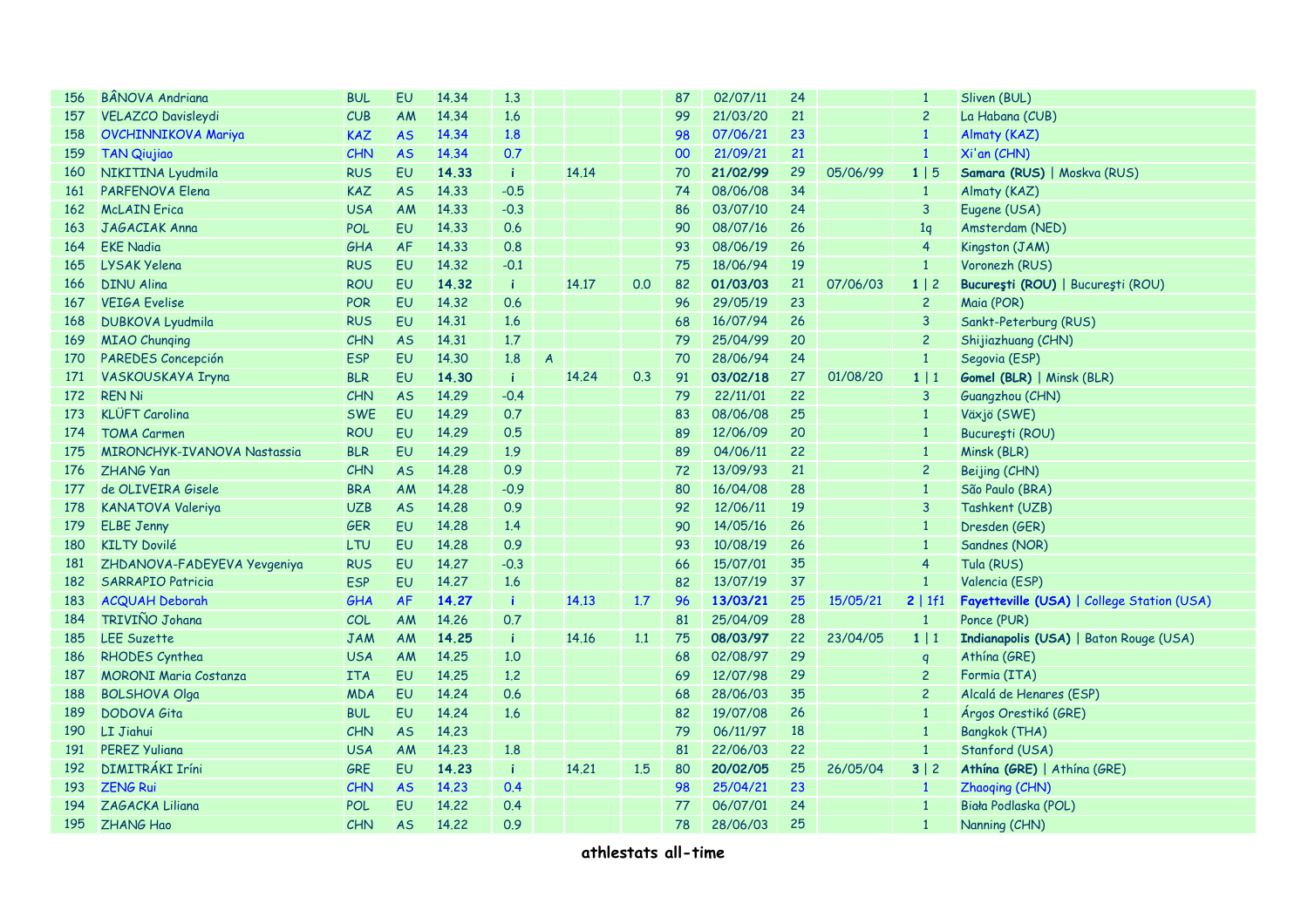| 196 | SHCHURENKO Tetyana              | <b>UKR</b> | EU        | 14.22 | 0.7          |                |       |        | 76 | 12/06/04 | 28 |          | $\mathbf{1}$    | Kyiv (UKR)                             |
|-----|---------------------------------|------------|-----------|-------|--------------|----------------|-------|--------|----|----------|----|----------|-----------------|----------------------------------------|
| 197 | <b>OGBETA Naomi</b>             | <b>GBR</b> | EU        | 14.22 | 0.5          |                |       |        | 98 | 08/06/21 | 23 |          | 4               | Turku (FIN)                            |
| 198 | <b>SHAROVA Galina</b>           | <b>RUS</b> | EU        | 14.21 |              |                |       |        | 79 | 23/06/01 | 22 |          | 4               | Moskva (RUS)                           |
| 199 | OHADUGHA Chinoye                | <b>NGR</b> | AF        | 14.21 | $-0.3$       |                |       |        | 86 | 18/07/07 | 21 |          | $\overline{c}$  | El-Djezaïr (ALG)                       |
| 200 | GIANNAKITSÍDOU Georgía          | <b>GRE</b> | EU        | 14.20 | 0.0          |                |       |        | 82 | 09/07/03 | 21 |          | $\mathbf{1}$    | Athína (GRE)                           |
| 201 | <b>LI Xiaohong</b>              | CHN        | <b>AS</b> | 14.20 | 1.6          |                |       |        | 95 | 29/06/15 | 20 |          | $\mathbf{1}$    | Chanthaburi (THA)                      |
| 202 | <b>LASMANE Ruta Kate</b>        | LAT        | EU        | 14.20 | 0.7          |                |       |        | 00 | 14/05/21 | 21 |          | $\mathbf{1}$    | Raleigh (USA)                          |
| 203 | <b>ALLEN Sabina</b>             | <b>JAM</b> | AM        | 14.20 | 2.0          |                |       |        | 94 | 29/05/21 | 27 |          | $\mathbf{1}$    | Chula Vista (USA)                      |
| 204 | <b>NAERIS Virge</b>             | <b>EST</b> | EU        | 14.19 | $-0.4$       | $\overline{A}$ |       |        | 69 | 03/04/96 | 27 |          | $\mathbf{1}$    | Pietersburg (RSA)                      |
| 205 | <b>KOTOVA Tatyana</b>           | <b>UKR</b> | EU        | 14.19 | 0.8          |                |       |        | 70 | 01/08/98 | 28 |          | $\overline{c}$  | Kyiv (UKR)                             |
| 206 | <b>DOLEŽALOVÁ Eva</b>           | <b>CZE</b> | EU        | 14.19 | 0.3          |                |       |        | 79 | 01/08/99 | 20 |          | $\overline{5}$  | Göteborg (SWE)                         |
| 207 | <b>KARYDI Spyridoula</b>        | GRE        | <b>EU</b> | 14.19 | 0.0          |                |       |        | 01 | 26/05/21 | 20 |          | $\mathbf{1}$    | Kallithea (GRE)                        |
| 208 | <b>WILLIAMSON Kimberly</b>      | <b>JAM</b> | AM        | 14.19 | 1.3          |                |       |        | 93 | 26/06/21 | 28 |          | $\overline{c}$  | Kingston (JAM)                         |
| 209 | <b>CAPRIOTTI Antonella</b>      | <b>ITA</b> | EU        | 14.18 | $-0.1$       |                |       |        | 62 | 21/08/93 | 31 |          | $6\phantom{1}6$ | Stuttgart (GER)                        |
| 210 | STAVCHANSKAYA Yevgeniya         | <b>UKR</b> | EU        | 14.18 | $\mathbf{i}$ |                | 13.77 | 0.0    | 81 | 07/02/99 | 18 | 27/06/99 | 2 5             | Lvov (UKR)   Gateshead (GBR)           |
| 211 | <b>KILPELÄINEN-BÄCK Natalia</b> | <b>FIN</b> | EU        | 14.18 | 1.0          |                |       |        | 70 | 03/08/03 | 33 |          | $\overline{3}$  | Lappeenranta (FIN)                     |
| 212 | ŠESTÁKOVÁ Martina               | <b>CZE</b> | EU        | 14.18 | 0.9          |                |       |        | 78 | 05/07/09 | 31 |          | $\mathbf{1}$    | Kladno (CZE)                           |
| 213 | <b>SMOCK Amanda</b>             | <b>USA</b> | <b>AM</b> | 14.18 | 2.0          |                |       |        | 82 | 06/08/11 | 29 |          | $\mathbf{1}$    | Chula Vista (USA)                      |
| 214 | HU Qian                         | CHN        | <b>AS</b> | 14.18 | 1.9          |                |       |        | 89 | 24/06/12 | 23 |          | $\mathbf{1}$    | Fuzhou (CHN)                           |
| 215 | <b>GEUBELLE Andrea</b>          | <b>USA</b> | AM        | 14.18 | $\mathbf{i}$ |                | 14.15 | 0.1    | 91 | 09/03/13 | 22 | 18/06/16 | $1c1$   1       | Fayetteville (USA)   Chula Vista (USA) |
| 216 | NACHEVA Aleksandra              | <b>BUL</b> | EU        | 14.18 | 1.6          |                |       |        | 01 | 15/07/18 | 17 |          | $\mathbf{1}$    | Tampere (FIN)                          |
| 217 | <b>CESTONARO Ottavia</b>        | <b>ITA</b> | EU        | 14.18 | 1.0          |                |       |        | 95 | 10/08/19 | 24 |          | 3               | Bydgoszcz (POL)                        |
| 218 | <b>WANG Xiangrong</b>           | CHN        | <b>AS</b> | 14.17 | 0.3          |                |       |        | 76 | 06/05/96 | 20 |          | $\overline{c}$  | Nanjing (CHN)                          |
| 219 | <b>TARASOVA Anna</b>            | <b>KAZ</b> | <b>AS</b> | 14.17 | 2.0          | $\overline{A}$ |       |        | 80 | 21/07/00 | 20 |          | $\mathbf{1}$    | Cd. Juárez (MEX)                       |
| 220 | <b>WALKER-WELSCH Shakeema</b>   | <b>USA</b> | AM        | 14.17 | 0.4          |                |       |        | 76 | 12/07/08 | 32 |          | $\overline{c}$  | Alcalá de Henares (ESP)                |
| 221 | <b>BARANOVA Veera</b>           | <b>EST</b> | EU        | 14.17 | 0.7          |                |       |        | 84 | 06/07/10 | 26 |          | $\overline{c}$  | Viljandi (EST)                         |
| 222 | <b>LONDA Maria Natalia</b>      | <b>INA</b> | <b>AS</b> | 14.17 | $-0.7$       |                |       |        | 90 | 17/12/13 | 23 |          | $\mathbf{1}$    | Naypiydaw (MYA)                        |
| 223 | <b>EPPS Christina</b>           | <b>USA</b> | AM        | 14,17 | 0.6          |                |       |        | 91 | 07/07/16 | 25 |          | $\overline{c}$  | Eugene (USA)                           |
| 224 | <b>CHUAIMAROENG Parinya</b>     | <b>THA</b> | <b>AS</b> | 14.17 | 1,0          |                |       |        | 97 | 25/05/18 | 21 |          | $\mathbf{1}$    | Taipei City (TPE)                      |
| 225 | SOUSA Gabriele                  | <b>BRA</b> | <b>AM</b> | 14.17 | $-1.0$       |                |       |        | 95 | 11/12/20 | 25 |          | $\mathbf{1}$    | São Paulo (BRA)                        |
| 226 | <b>WANG Huigin</b>              | <b>CHN</b> | <b>AS</b> | 14.16 | $-0.6$       |                |       |        | 90 | 29/04/12 | 22 |          | $\mathbf{1}$    | Wuhan (CHN)                            |
| 227 | <b>MUANGJAN Thitima</b>         | <b>THA</b> | <b>AS</b> | 14.16 | $-0.6$       |                |       |        | 83 | 17/12/13 | 30 |          | $\overline{c}$  | Naypiydaw (MYA)                        |
| 228 | <b>MBUMI Joelle</b>             | CMR        | <b>AF</b> | 14.16 |              |                |       |        | 86 | 12/07/15 | 29 |          | $\mathbf{1}$    | Yaoundé (CMR)                          |
| 229 | <b>EKTOVA Yekaterina</b>        | <b>KAZ</b> | <b>AS</b> | 14.16 | 1,0          |                |       |        | 92 | 24/05/16 | 24 |          | $\mathbf{1}$    | Almaty (KAZ)                           |
| 230 | YEVDOKIMOVA Natalya             | <b>RUS</b> | EU        | 14.16 | $\mathbf{i}$ |                | 14,00 | $-0.4$ | 93 | 27/02/20 | 27 | 06/07/19 | 1 2             | Moskva (RUS)   Zhukovskiy (RUS)        |
| 231 | <b>TOTH Monica</b>              | <b>ROU</b> | EU        | 14.15 | 0.2          |                |       |        | 70 | 08/07/95 | 25 |          | $\overline{c}$  | Limoges (FRA)                          |
| 232 | <b>DOMAIN Sandrine</b>          | <b>FRA</b> | EU        | 14.15 | 1.6          |                |       |        | 71 | 14/07/96 | 25 |          | $\mathbf{1}$    | La Roche-sur-Yon (FRA)                 |
| 233 | <b>BIONDINI Silvia</b>          | <b>ITA</b> | EU        | 14.15 | 1.0          |                |       |        | 76 | 07/07/01 | 25 |          | $\mathbf{1}$    | Catania (ITA)                          |
| 234 | <b>JOHANSSON Camilla</b>        | <b>SWE</b> | EU        | 14.15 | 0.5          |                |       |        | 76 | 20/07/03 | 27 |          | $\mathbf{1}$    | Halmstad (SWE)                         |
| 235 | XU Tingting                     | <b>CHN</b> | <b>AS</b> | 14.15 | $-0.2$       |                |       |        | 89 | 12/10/08 | 19 |          | $\mathbf{1}$    | Shijiazhuang (CHN)                     |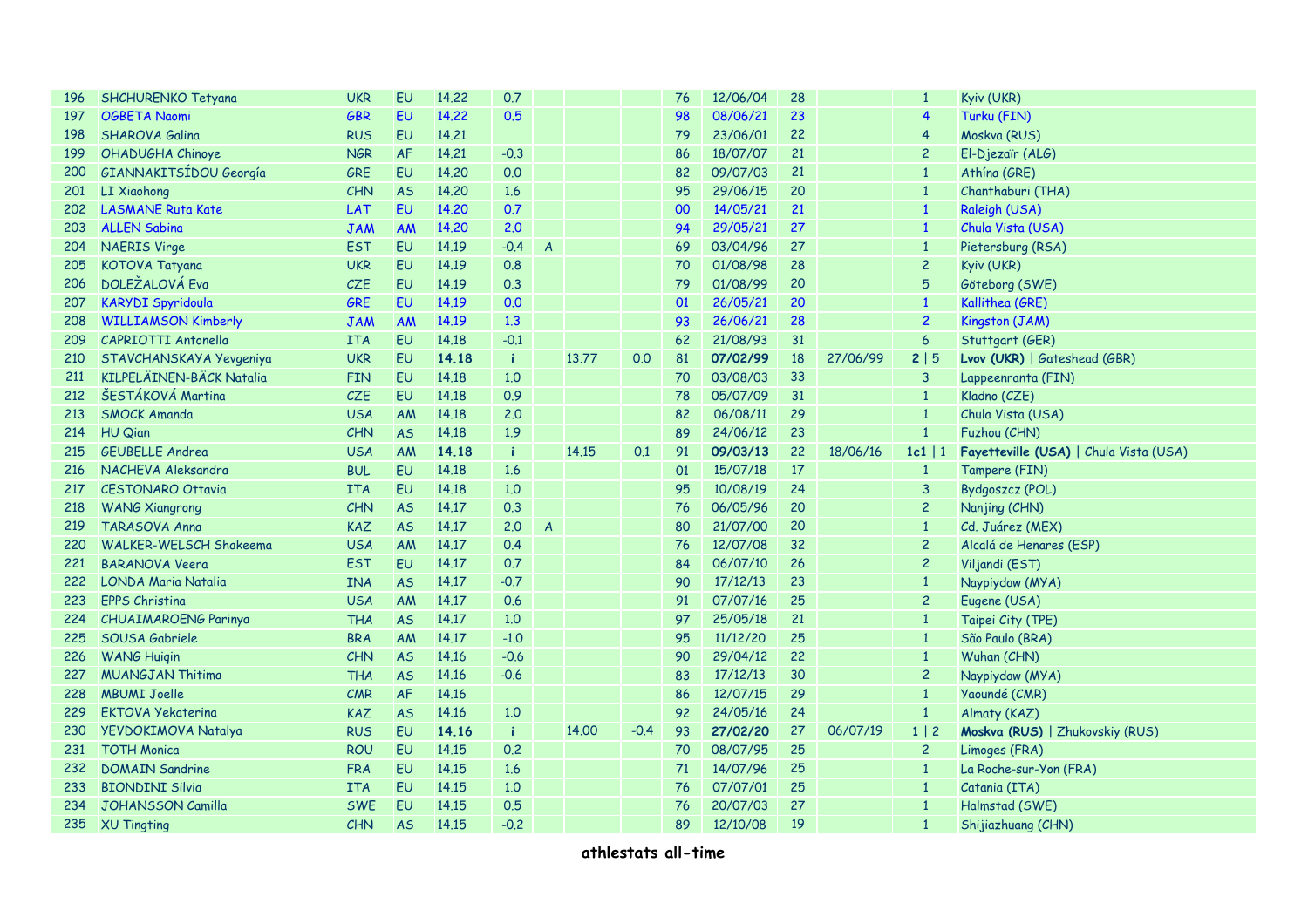| 236 | <b>NDOUMBE Ruth</b>      | <b>ESP</b> | EU        | 14.15 | 1.6          |                |       |        | 87 | 26/07/14 | 27 |          | $\mathbf{1}$   | Alcobendas (ESP)                  |
|-----|--------------------------|------------|-----------|-------|--------------|----------------|-------|--------|----|----------|----|----------|----------------|-----------------------------------|
| 237 | VU Thi Mon               | <b>VIE</b> | <b>AS</b> | 14.15 | 0.1          |                |       |        | 90 | 23/08/17 | 27 |          | $\mathbf{1}$   | Kuala Lumpur (MAS)                |
| 238 | <b>KRASUTSKA Anna</b>    | <b>UKR</b> | EU        | 14.15 | 0.2          |                |       |        | 95 | 21/07/18 | 23 |          | $\overline{c}$ | Lutsk (UKR)                       |
| 239 | <b>BOAJA Cosmina</b>     | <b>ROU</b> | EU        | 14.14 | -i.          |                | 14.05 |        | 77 | 27/02/99 | 22 | 25/07/98 | 2   x          | București (ROU)   București (ROU) |
| 240 | <b>DUMITRASCU Elena</b>  | <b>ROU</b> | EU        | 14.14 | 1,2          |                |       |        | 74 | 27/05/00 | 26 |          | $\overline{c}$ | Constanța (ROU)                   |
| 241 | KOSOLAPOVA Valentina     | <b>RUS</b> | EU        | 14.14 | 0.6          |                |       |        | 97 | 08/07/18 | 21 |          | $\mathbf{1}$   | Chelyabinsk (RUS)                 |
| 242 | OGORODOVA Marina         | <b>RUS</b> | EU        | 14.13 |              |                |       |        | 76 | 19/07/02 | 26 |          | $\mathbf{1}$   | Moskva (RUS)                      |
| 243 | <b>KINARD Vanitta</b>    | <b>USA</b> | AM        | 14.13 | $-0.3$       | $\overline{A}$ |       |        | 75 | 25/06/04 | 29 |          | 1q             | Provo (USA)                       |
| 244 | <b>OKAGBARE Blessing</b> | <b>NGR</b> | AF        | 14.13 | 2,0          |                |       |        | 86 | 19/05/07 | 21 |          | $\mathbf{1}$   | Lagos (NGR)                       |
| 245 | <b>GLADONE Vanessa</b>   | <b>FRA</b> | EU        | 14.13 | 1,0          |                |       |        | 82 | 23/07/09 | 27 |          | $\mathbf{1}$   | Angers (FRA)                      |
| 246 | da SILVA Tânia           | <b>BRA</b> | AM        | 14.13 | 2.0          |                |       |        | 86 | 11/06/17 | 31 |          | $\overline{c}$ | São Bernardo do Campo (BRA)       |
| 247 | <b>MA Migolan</b>        | CHN        | <b>AS</b> | 14.12 | 0.8          |                |       |        | 70 | 13/09/93 | 23 |          | $\overline{3}$ | Beijing (CHN)                     |
| 248 | RADĒVIČA Ineta           | LAT        | EU        | 14.12 | 1.1          |                |       |        | 81 | 21/08/04 | 23 |          | 12q1           | Athína (GRE)                      |
| 249 | <b>WANG Ying</b>         | CHN        | <b>AS</b> | 14.12 | 0.4          |                |       |        | 83 | 19/08/05 | 22 |          | $\mathbf{1}$   | Izmir (TUR)                       |
| 250 | <b>YAKOVLEVA Tatyana</b> | <b>RUS</b> | EU        | 14.12 | $-0.3$       |                |       |        | 86 | 20/06/07 | 21 |          | $\overline{4}$ | Tula (RUS)                        |
| 251 | <b>TRAN Hue Hoa</b>      | <b>VIE</b> | <b>AS</b> | 14.12 | $-1.9$       |                |       |        | 91 | 17/12/13 | 22 |          | $\overline{3}$ | Naypiydaw (MYA)                   |
| 252 | <b>LIN Baohua</b>        | CHN        | <b>AS</b> | 14.11 | 0.9          |                |       |        | 83 | 26/09/04 | 21 |          | $\overline{c}$ | Hefei (CHN)                       |
| 253 | <b>STUCAN Constanta</b>  | <b>ROU</b> | EU        | 14.11 | -i.          |                | 13.98 | 1.1    | 81 | 29/01/05 | 24 | 29/08/03 | 2 4            | București (ROU)   Daegu (KOR)     |
| 254 | QIU Huijing              | CHN        | <b>AS</b> | 14.11 | 1.4          |                |       |        | 85 | 23/04/05 | 20 |          | $\overline{3}$ | Zhongshan (CHN)                   |
| 255 | <b>CHEN Yufei</b>        | CHN        | <b>AS</b> | 14,11 | $-0.2$       |                |       |        | 89 | 25/10/09 | 20 |          | $\mathbf{1}$   | Jinan (CHN)                       |
| 256 | <b>JOHNY Mayookha</b>    | <b>IND</b> | <b>AS</b> | 14.11 | 0.9          |                |       |        | 88 | 09/07/11 | 23 |          | $\overline{3}$ | Kobe (JPN)                        |
| 257 | SIDORKINA Yelena         | <b>RUS</b> | EU        | 14,11 | 0.1          |                |       |        | 88 | 09/06/12 | 24 |          | $\overline{c}$ | Krasnodar (RUS)                   |
| 258 | <b>KOSKO Irina</b>       | <b>RUS</b> | EU        | 14.11 | 1.9          |                |       |        | 90 | 26/07/14 | 24 |          | $\overline{4}$ | Kazan (RUS)                       |
| 259 | <b>PURTSA Maria</b>      | <b>GER</b> | EU        | 14.11 | 0.2          |                |       |        | 95 | 05/06/21 | 26 |          | $\mathbf{3}$   | <b>Braunschweig (GER)</b>         |
| 260 | ZELINSKAYA Oksana        | <b>KAZ</b> | <b>AS</b> | 14.10 | 1.8          |                |       |        | 69 | 20/06/97 | 28 |          | $\mathbf{1}$   | Almaty (KAZ)                      |
| 261 | <b>WANG Zhuri</b>        | CHN        | <b>AS</b> | 14.10 | 1.4          |                |       |        | 80 | 17/10/97 | 17 |          | $\mathsf{q}$   | Shanghai (CHN)                    |
| 262 | <b>DROZDOVA Tatyana</b>  | <b>RUS</b> | EU        | 14.10 |              |                |       |        | 75 | 15/05/99 | 24 |          | $\mathbf{1}$   | Moskva (RUS)                      |
| 263 | <b>DYACHENKO Tetyana</b> | <b>UKR</b> | EU        | 14.10 | 1,0          |                |       |        | 86 | 26/06/05 | 19 |          | $\mathbf{1}$   | Tula (RUS)                        |
| 264 | FERNÁNDEZ Yudelkis       | CUB        | <b>AM</b> | 14.10 | 0.4          |                |       |        | 85 | 17/03/07 | 22 |          | $\overline{3}$ | La Habana (CUB)                   |
| 265 | LI Qian                  | CHN        | <b>AS</b> | 14.10 | 1.1          |                |       |        | 84 | 20/09/07 | 23 |          | $\overline{c}$ | Ürümqi (CHN)                      |
| 266 | SKIBINSKA Joanna #       | <b>POL</b> | EU        | 14.10 | $\mathbf{i}$ |                | 14.04 | $-0.1$ | 85 | 22/02/09 | 24 | 01/07/07 | $1 \mid 1$     | Spała (POL)   Poznań (POL)        |
| 267 | <b>WANG Wupin</b>        | CHN        | <b>AS</b> | 14.10 | 0.6          |                |       |        | 91 | 08/05/15 | 24 |          | $\mathbf{1}$   | Beijing (CHN)                     |
| 268 | LESUEUR Éloyse           | <b>FRA</b> | EU        | 14.10 | 1,2          |                |       |        | 88 | 21/05/17 | 29 |          | $\mathbf{1}$   | Dijon (FRA)                       |
| 269 | <b>YANG Yang</b>         | CHN        | <b>AS</b> | 14.10 | 0.4          |                |       |        | 01 | 30/05/20 | 19 |          | $\mathbf{1}$   | Guangzhou (CHN)                   |
| 270 | SINCHUKOVA Yelena        | <b>RUS</b> | EU        | 14.09 | 0.2          |                |       |        | 61 | 13/09/92 | 31 |          | $\overline{c}$ | Villeneuve d'Ascq (FRA)           |
| 271 | <b>DERKACH Oksana</b>    | <b>UKR</b> | EU        | 14.09 | 1.9          |                |       |        | 69 | 24/07/99 | 30 |          | $\overline{c}$ | Tserkva (RUS)                     |
| 272 | <b>HERSCHMANN Nicole</b> | <b>GER</b> | EU        | 14.09 |              |                |       |        | 75 | 09/06/01 | 26 |          | $\mathbf{1}$   | Mainz (GER)                       |
| 273 | <b>LIU Yanan</b>         | CHN        | <b>AS</b> | 14.09 | $-0.6$       |                |       |        | 87 | 20/09/09 | 22 |          | 5              | Shanghai (CHN)                    |
| 274 | <b>WANG Rong</b>         | CHN        | <b>AS</b> | 14.09 | -i           |                | 13.98 | $-0.3$ | 96 | 07/03/13 | 17 | 31/05/14 | $1 \mid 2$     | Nanjing (CHN)   Kunshan (CHN)     |
| 275 | <b>SAMUEL Laura</b>      | <b>GBR</b> | EU        | 14.09 | 1.5          |                |       |        | 91 | 29/07/14 | 23 |          | $\overline{c}$ | Glasgow (GBR)                     |